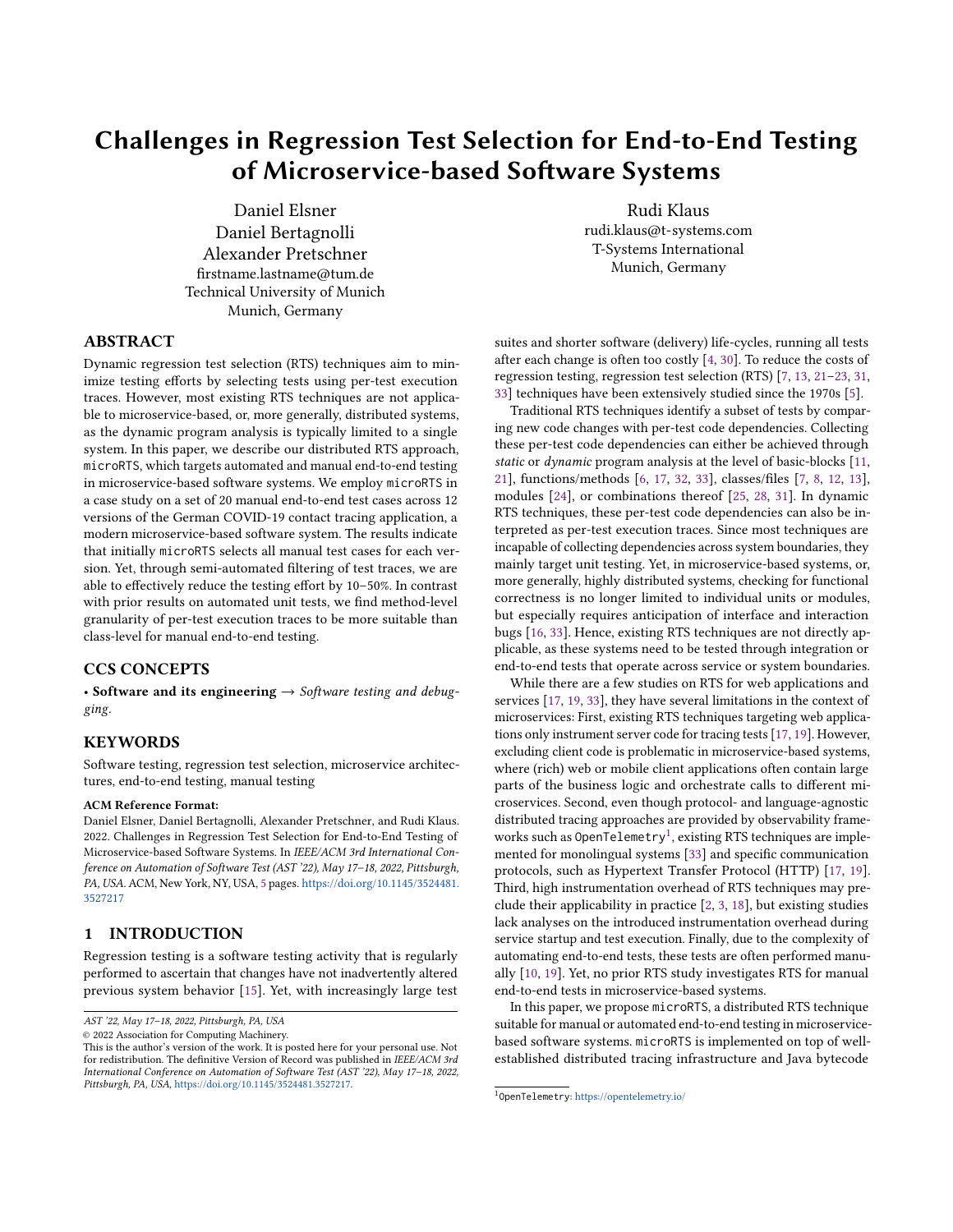manipulation libraries, to enable automated instrumentation of arbitrary Java microservices at runtime. We evaluate the influence of several implementation aspects on the instrumentation overhead in the open-source microservice benchmark application TeaStore [\[29\]](#page-4-26).

We further present a case study that was conducted together with our industry partner  $T-*S*$ ystems<sup>[2](#page-1-0)</sup> on a subset of the manual end-to-end test suite on 12 software versions of the German COVID-19 contact tracing application, Corona-Warn-App (CWA), a modern microservice-based software system. Since the CWA accesses backend microservices through a rich mobile client (we only consider Android), we design microRTS to collect per-test execution traces from mobile clients as well as microservices, leading to more complete traces. In contrast with prior results on automated unit tests [\[7,](#page-4-4) [12\]](#page-4-16), we find class-level granularity of test traces to be too coarse grained for RTS of manual end-to-end tests in this context, essentially leading to retest-all. With traces at method-level granularity, microRTS initially still selects all test cases across the 12 studied versions. However, after closer inspection of the reasons behind a test being selected, we find that the manual tests are commonly imprecisely specified. For instance, while all manual tests cover the CWA start screen, most of them do not test any start screen functionality. Consequently, by semi-automatically filtering out irrelevant parts of the test traces, microRTS can exclude 10–50% of tests.

To foster more research on RTS for integration or end-to-end testing in microservice-based systems, we discuss challenges and elaborate on experiences when implementing and applying microRTS in a real-world context.

### 2 RELATED WORK & STATE-OF-PRACTICE

Among the many existing RTS studies already referenced, we consider the following to be most relevant for the context of this work:

Nakagawa et al. [\[19\]](#page-4-21) propose a method-level RTS technique for manual end-to-end tests for Java web applications. By sending a custom header with each HTTP request to the server, a tester's browser can be mapped to accessed methods, assuming a one-to-one mapping of HTTP requests and Java Virtual Machine (JVM) threads. The results of the industrial case study on two web applications indicate that it is likely that all tests need to be executed for large modifications or changes to common code parts. As the proposed RTS technique is not able to trace more than one web server, it is yet unsuitable in a microservice context.

Long et al. [\[17\]](#page-4-13) propose the RTS tool WebRTS, which supports collecting file-level per-test execution traces across multiple instances of a web server. It is designed for Java web applications with serverside page rendering and is limited to communication using the HTTP protocol which confines the applicability to a small subset of microservice-based systems. Unfortunately, although publicly available, WebRTS lacks an adequate user documentation and further relies on JVM bytecode instrumentation from an external library that lacks English documentation $^3$  $^3$ . For this reason, we were neither able to fully comprehend, nor to apply their tool in preliminary experiments on Java microservices.

Zhong et al. [\[33\]](#page-4-9) propose the RTS technique TestSage that targets web service testing at Google. TestSage supports C++ services and performs function-level instrumentation using XRay<sup>[4](#page-1-2)</sup>. While TestSage reduces the testing time by 34%, it does not support parallel test tracing and is limited to homogeneous C++ web services.

In summary, we are not aware of any prior work that investigates the potential and challenges of RTS in the context of manual endto-end testing for microservice-based systems.

## 3 DISTRIBUTED TEST SELECTION

When a microservice-based software system is tested in an end-toend fashion, restarting the system under test (SUT) between each test case is not always feasible. This is because such systems often involve tens or even hundreds of services. Hence the startup process is expensive and time-consuming [\[33\]](#page-4-9). Consequently, when collecting per-test execution traces, we need to take into account that multiple tests are executed on the same deployed service instance, either sequentially or in parallel. We thus require segmentation of collected traces according to the tests' execution time frame and link covered code parts to the test that executed them [\[17\]](#page-4-13). In the following, we describe how microRTS collects precise distributed per-test execution traces for end-to-end tests and performs change-based test selection.

While microRTS currently supports microservices written in languages that target the JVM (e.g., Java, Kotlin) and instrumentation of Android mobile clients, the concepts are agnostic to the actually used programming language or platform. We chose Java as our case study subject is written in Java and Kotlin (see Sec. [5\)](#page-3-0).

#### 3.1 Distributed Tracing

The core principle behind distributed tracing is context propagation: A context contains (at least) a unique identifier that identifies a trace and is transferred in and across services in a distributed system [\[27\]](#page-4-27). The trace thereby encapsulates all requests related to an individual transaction. To enable context propagation, clients and services are instrumented to be able to create, transfer, and access context information embedded into requests. Consider Fig. [1](#page-1-3) that depicts an instrumented service, where context information is extracted from inbound requests and injected into outbound requests. Furthermore, trace points can be inserted into the instrumented service that define actions such as attaching metadata to the context.

<span id="page-1-3"></span>

Figure 1: Context propagation in an instrumented service (inspired by Shkuro [\[26\]](#page-4-28))

The implementation of the required code instrumentation for the middleware (e.g., HTTP client libraries) can be performed using well-established, polyglot distributed tracing and observability

<span id="page-1-0"></span> ${\rm ^2T\text{-}Systems}$  is one of the largest European information technology service providers: <https://www.t-systems.com/>

<span id="page-1-1"></span><sup>3</sup> JVM-SANDBOX: <https://github.com/alibaba/jvm-sandbox>

<span id="page-1-2"></span><sup>4</sup>LLVM XRay: <https://llvm.org/docs/XRay.html>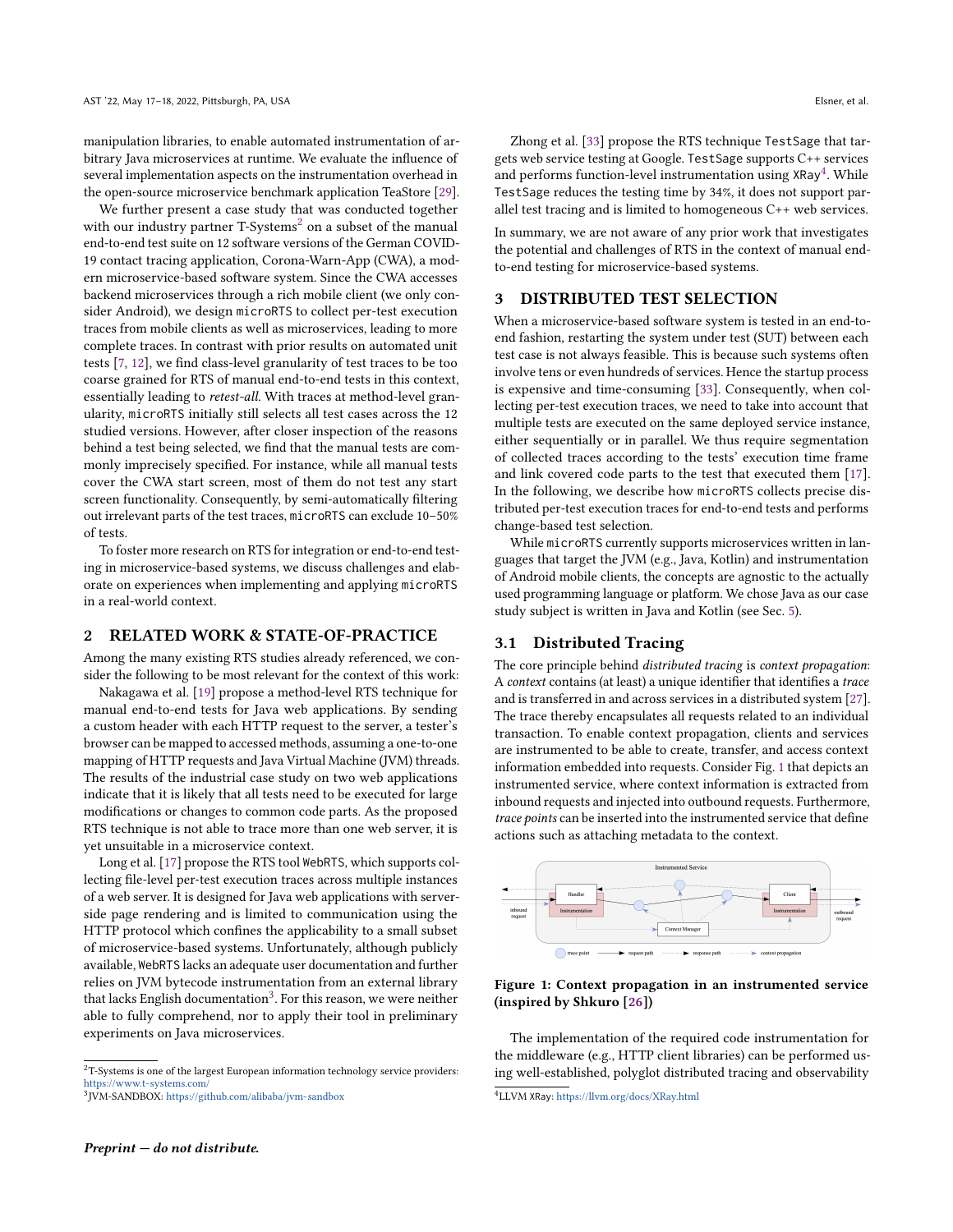Challenges in Regression Test Selection for End-to-End Testing of Microservice-based Software Systems AST '22, May 17–18, 2022, Pittsburgh, PA, USA

frameworks, such as OpenTracing<sup>[5](#page-2-0)</sup> or OpenTelemetry. microRTS uses OpenTelemetry to automatically instrument Java microservices by attaching a Java Agent [\[1\]](#page-4-29) that performs Java bytecode instrumentation at runtime. Thereby, the instrumented microservice will extract the context from inbound requests and we can link the context with custom code instrumentation as described next.

#### <span id="page-2-5"></span>3.2 Code Instrumentation

We have described why the SUT typically cannot be restarted after each test in microservice-based systems. Therefore, if several tests are executed one after another, we need a code instrumentation that also takes into account already created objects from previously executed tests [\[17\]](#page-4-13). Thus, similar to pre-existing RTS techniques [\[19,](#page-4-21) [33\]](#page-4-9), microRTS instruments microservices (and clients) at method-level granularity rather than class-level, as only instrumenting JVM class loading or object creation would miss if tests call methods of already existing objects. However, since we aim to investigate benefits of test trace granularity more closely (see Sec. [5\)](#page-3-0), microRTS offers to control if test traces are stored (and aggregated) at method- or class-level granularity. Furthermore, existing approaches for collecting test traces differ regarding the strategy to export information about covered methods (i.e., coverage probes) during runtime [\[14,](#page-4-30) [20\]](#page-4-31). microRTS offers to export coverage probes directly after they fire or in batches, and supports writing coverage probes into a file or sending them via Transmission Control Protocol (TCP) sockets to a central trace collector.

We implement the method-level code instrumentation using a Java Agent and the ByteBuddy bytecode manipulation library $^{\bar{b}}.$ Thereby, whenever a method is entered, the instrumentation stores a coverage probe in the coverage tracer. A coverage probe contains the method's signature, the name of the surrounding class, and the current context's trace identifier. Depending on how microRTS is configured, the coverage probes are written into a file or sent via TCP to the trace collector, either one-by-one or in batches. Fig. [2](#page-2-2) illustrates how coverage information is collected from instrumented microservices. Additionally, the client is connected to a test listener that is responsible for maintaining the context for test cases in test logs, to later on link coverage probes to test cases. In Sec. [5,](#page-3-0) we describe how we implemented a test listener for the Android client of the CWA. microRTS further implements compile-time instrumentation of Android mobile clients using the AndroidBuddy library $^7$  $^7$ , as in contrast to the JVM, Android does not allow runtime instrumentation.

<span id="page-2-2"></span>

Figure 2: Overview of the **microRTS** test tracing architecture

#### 3.3 Test Selection

For change-based test selection, microRTS uses the changeset since the last time a test suite was executed from the version control system (VCS), together with the collected method-level test traces from the last test execution. microRTS then parses the .java and .kt files from the changeset and computes (1) the set of changed classes and (2) the set of changed methods by comparing checksums of each method's source code, similar to existing RTS techniques [\[31\]](#page-4-8). Using these two sets and the test traces, microRTS then determines affected tests through class- or method-level selection. In Sec. [5,](#page-3-0) we describe the effects of using class- and method-level selection in a manual end-to-end testing context.

## 4 EFFICIENCY EVALUATION

In order to analyze the efficiency of microRTS's instrumentation, we conduct experiments on the TeaStore microservice benchmark application. We thereby strive to answer the following research questions (RQs):

- RQ<sub>1</sub>: How much instrumentation overhead does microRTS introduce at system startup and during testing?
- RQ<sub>2</sub>: How does the granularity of coverage probes and their export strategy affect instrumentation overhead?

## 4.1 Experimental Setup

TeaStore is an open-source microservice reference application used by researchers to analyze and test novel techniques for microservicebased systems [\[9,](#page-4-32) [29\]](#page-4-26). We conduct our experiments on version v1.4.0 of the TeaStore, consisting of 6 Java microservices that we orchestrate using Docker-Compose. Since TeaStore currently only contains unit tests, we implemented a set of 23 automated endto-end tests using the testing framework Cypress. Our test suite covers each feature of the application by at least one test case and was merged by the project's maintainers into the main code base<sup>[8](#page-2-4)</sup>.

To execute our experiments, we instrument each microservice and the Cypress test runner with microRTS and run all 23 test cases with different (1) coverage probe collection granularity (method- or class-level) and (2) coverage probe export strategies (in-memory, file, or socket export). We repeat the experiments 30 times to account for variations in the runtimes and measure the average system startup and testing runtime for all configurations of microRTS and compare them to executions without any instrumentation (NoInst).

#### 4.2 Discussion of Results

 $RQ_1$ : Startup and Runtime Instrumentation Overhead. The results of the comparative analysis between microRTS and NoInst show that the performance impact of microRTS is more significant during services' startup (+67.5%) than during testing (+18%). By re-running the tests using only OpenTelemetry's instrumentation, we see that most of the overhead stems from OpenTelemetry, which already adds 40% to the startup and 10.5% to the testing runtime.

We further observe that the overhead caused by microRTS is significantly higher during the first test compared to the mean overhead. The reason is inherent to dynamic bytecode instrumentation,

<span id="page-2-0"></span><sup>5</sup> OpenTracing: <https://opentracing.io/>

<span id="page-2-1"></span><sup>6</sup> ByteBuddy: <https://bytebuddy.net/>

<span id="page-2-3"></span><sup>7</sup> AndroidBuddy: <https://github.com/LikeTheSalad/android-buddy>

<span id="page-2-4"></span><sup>8</sup>TeaStore Pull Request: <https://github.com/DescartesResearch/TeaStore/pull/203>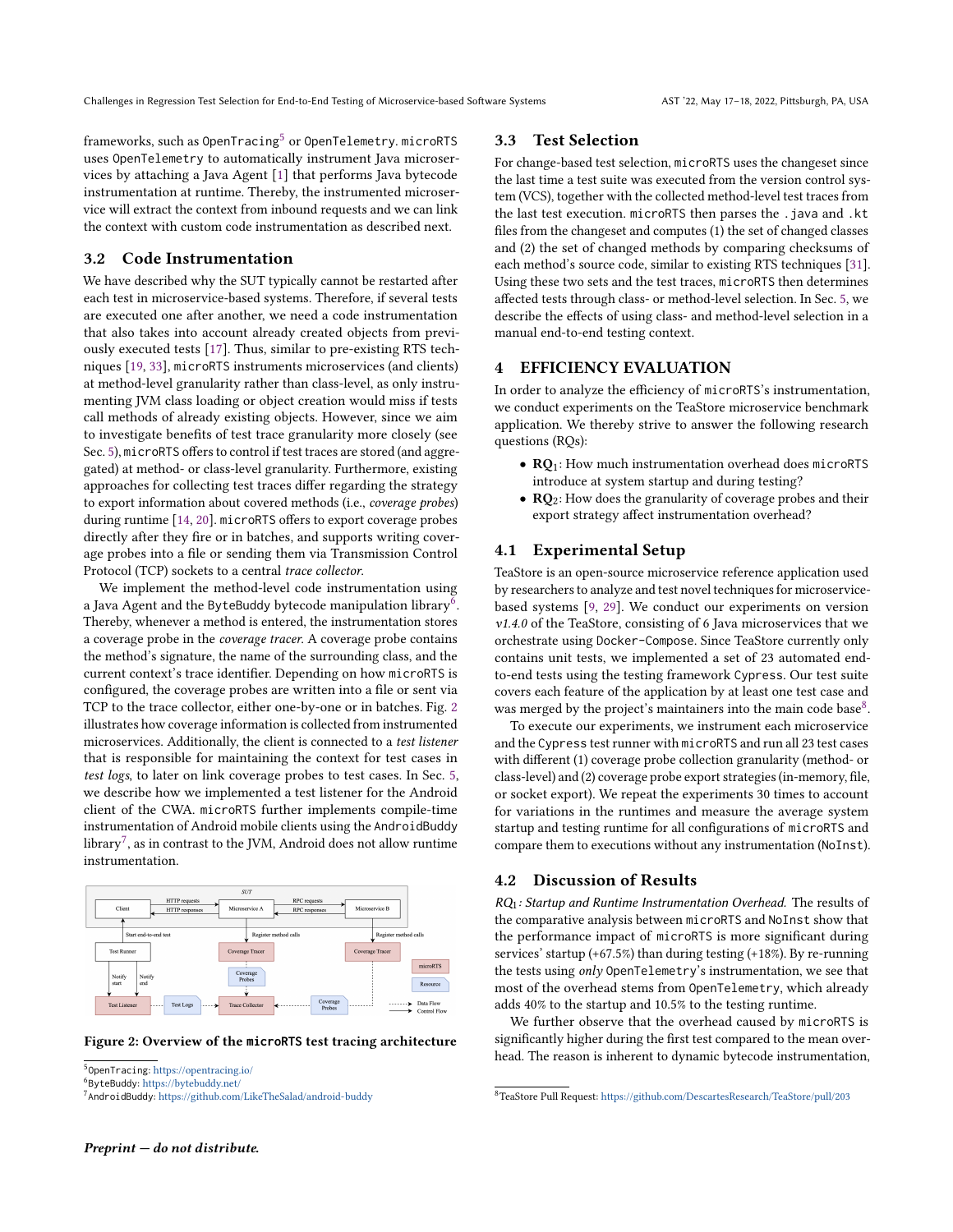which transforms Java bytecode files on the fly when they are first loaded by the JVM ClassLoader.

RQ2: Granularity and Export Strategies of Coverage Probes. The granularity at which microRTS is configured to export coverage probes does not significantly affect the instrumentation overhead: method-level granularity adds roughly 1.2% overhead compared to class-level granularity in total test suite execution time. The reason why storing and exporting coarser-grained class-level coverage probes is not far more efficient is that microRTS still needs to instrument all methods as explained in Sec. [3.2.](#page-2-5)

Regarding the chosen coverage probe export strategy, we find that in-memory is the fastest strategy because it does not export probes until service shutdown. Perhaps surprisingly, the file export strategy only adds around 1% of runtime overhead when compared to in-memory, despite the I/O overhead. Finally, although used in prior studies [\[20,](#page-4-31) [33\]](#page-4-9), the socket strategy has a comparatively high runtime overhead of 6.7% compared to in-memory.

## <span id="page-3-0"></span>5 CASE STUDY: CORONA-WARN-APP

To evaluate microRTS in a real-world microservice-based system, we conduct a case study on the manual end-to-end test suite of the Corona-Warn-App (CWA) to answer  $RQ_3$ : How much manual endto-end testing effort reduction can be achieved using microRTS?

#### 5.1 Experimental Setup

The CWA is the official German Covid-19 contact tracing application, based on a decentralized, microservices architecture. The source code of the microservices and mobile clients is open-sourced and available on Github $^9$  $^9$ , easing reproducibility and extension of our case study. Service providers such as our industry partner T-Systems are responsible for end-to-end regression testing of new versions and releases of the CWA. Therefore, they use a manual regression test suite that is not publicly available. As currently the test cases for release testing are selected manually, automated and systematic tool-support through microRTS can be beneficial.

For our experiments with microRTS, we prepare a suitable testing environment: We (1) instrument seven CWA microservices, (2) instrument the mobile client (only Android), (3) patch or mock requests to external services such as Google's Exposure Notification System, as they can exclusively be used by authorized official health agencies, and (4) orchestrate all instrumented services with Docker-Compose, as neither the staging, nor the production environment configuration are publicly available. We then execute 20 manual end-to-end test cases provided by T-Systems for version 2.5.1 of the CWA. These tests are still executable without limitations in our experimental setup and we only instrument the seven services required for the provided test cases. We implement a small Android sidecar application, where we can start and stop a manual test case, which internally initializes and closes a tracing context.

To evaluate the potential of microRTS, we determine the set of selected tests on all (12) CWA release candidate versions between 2.5.1 and 2.6.1. We include these release candidates to gain insights on how shorter testing cycles affect RTS results. Furthermore, we

compare class- and method-level RTS as their effectiveness is not unequivocal in existing RTS literature [\[7,](#page-4-4) [17,](#page-4-13) [19\]](#page-4-21).

### 5.2 Discussion of Results

 $RO_3$ : Test Effort Reduction. The initial results show that RTS at method- and class-level already selects all 20 tests for the first version, namely between 2.5.1 and 2.6.0-RC0. As a result, RTS between 2.5.1 and all other subsequent versions has the same outcome.

To understand the underlying reasons, we investigate the causes for selection: First, 100% of the test selections for all versions have been caused by changes in the Android client, both using class- and method-level RTS. This highlights the importance of instrumenting client code as well. Second, all test cases include various shared covered methods, which originate primarily from the home screen where all tests start or end according to the test case specifications. Yet, surprisingly, only 9 out of the 20 test cases effectively verify functionality of the home screen. To determine if the other 11 test cases would have been selected even if their traces started on their respective sub-page, we proceed by refining the test traces. During this refinement step, we remove all covered methods that are associated to the home screen for the 11 test cases. Using class-level RTS nothing changes: all tests are selected. However, when using method-level RTS the selected tests for 2.6.0-RC0 are reduced by 50%, only 10 out of 20 tests are selected; for the subsequent versions and the next release 2.6.1, up to 18 out of 20 tests are selected (90%).

Hence, we can conclude that the effectiveness of our RTS approach for manual end-to-end testing is highly dependent on the precision of test specifications. Through semi-automated pruning of test traces using domain knowledge, we are able to exclude up to 50% of tests, but only when using fine-grained method-level RTS. Our results confirm findings from prior RTS research on manual testing, where RTS effectiveness was limited with shared covered code parts in test traces or with large changesets [\[19\]](#page-4-21).

### 6 CONCLUSION

In this paper, we introduce microRTS, a dynamic RTS technique for microservice-based systems. By combining established distributed tracing infrastructure with code instrumentation, microRTS collects per-test execution traces at method- or class-level across services and clients, thereby enabling test selection for automated or manual end-to-end tests. We further present a case study on RTS for manual end-to-end tests in the CWA, a real-world microservice-based system. Our initial results show that if manual tests are specified rather coarse-grained, microRTS can not provide any benefits over retest-all. However, when pruning per-test execution traces using domain knowledge, we are able to exclude up to 50% of tests. These findings confirm prior research on manual testing and show that manual end-to-end testing of microservice-based systems is particularly intricate to optimize.

### ACKNOWLEDGMENTS

This work was funded by the German Federal Ministry of Education and Research (BMBF), grant SOFIE 01IS18012B. The responsibility for this article lies with the authors.

<span id="page-3-1"></span><sup>9</sup>Corona-Warn-App (CWA): <https://github.com/corona-warn-app>